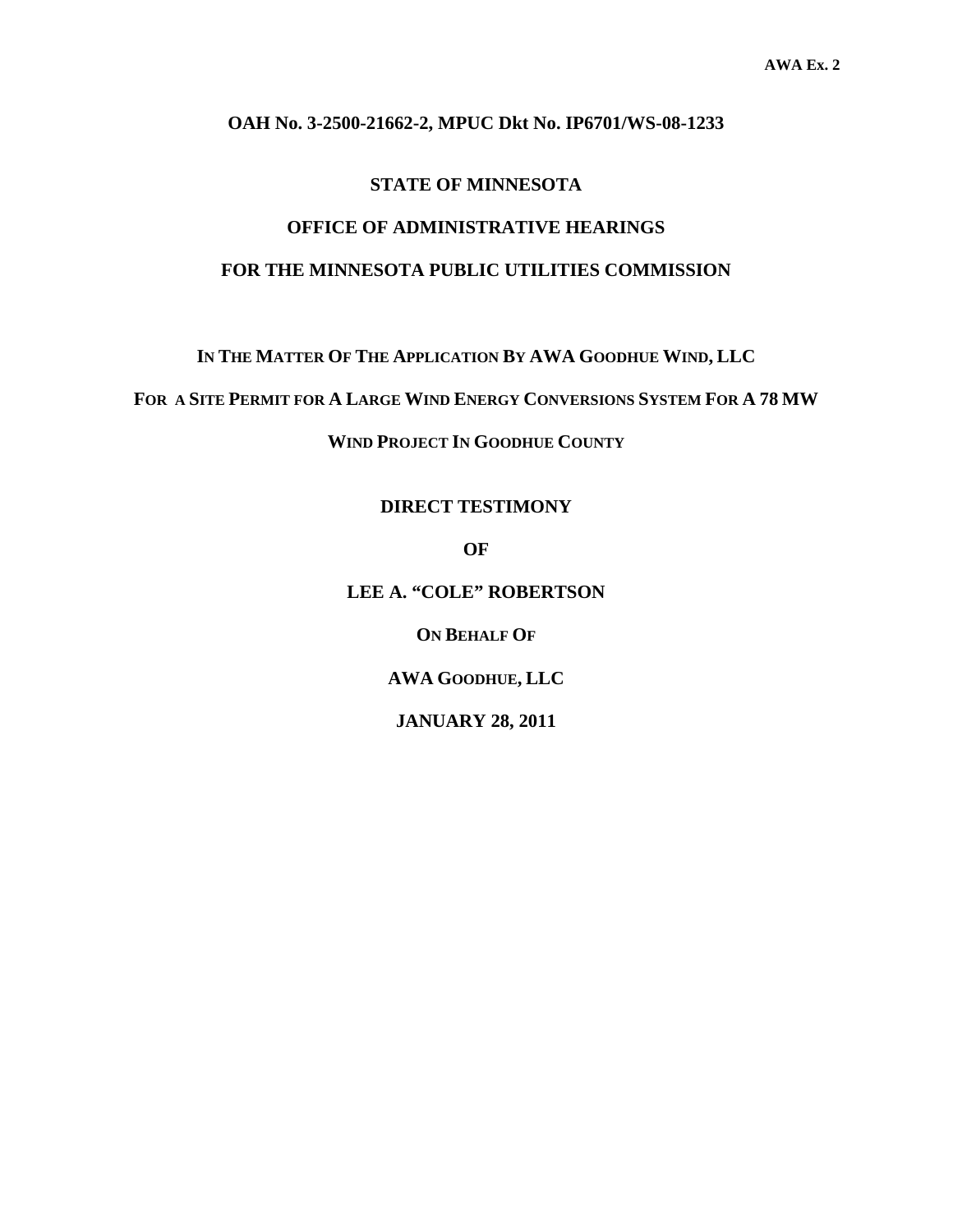## **DIRECT TESTIMONY OF LEE A. (COLE) ROBERTSON**

# **TABLE OF CONTENTS**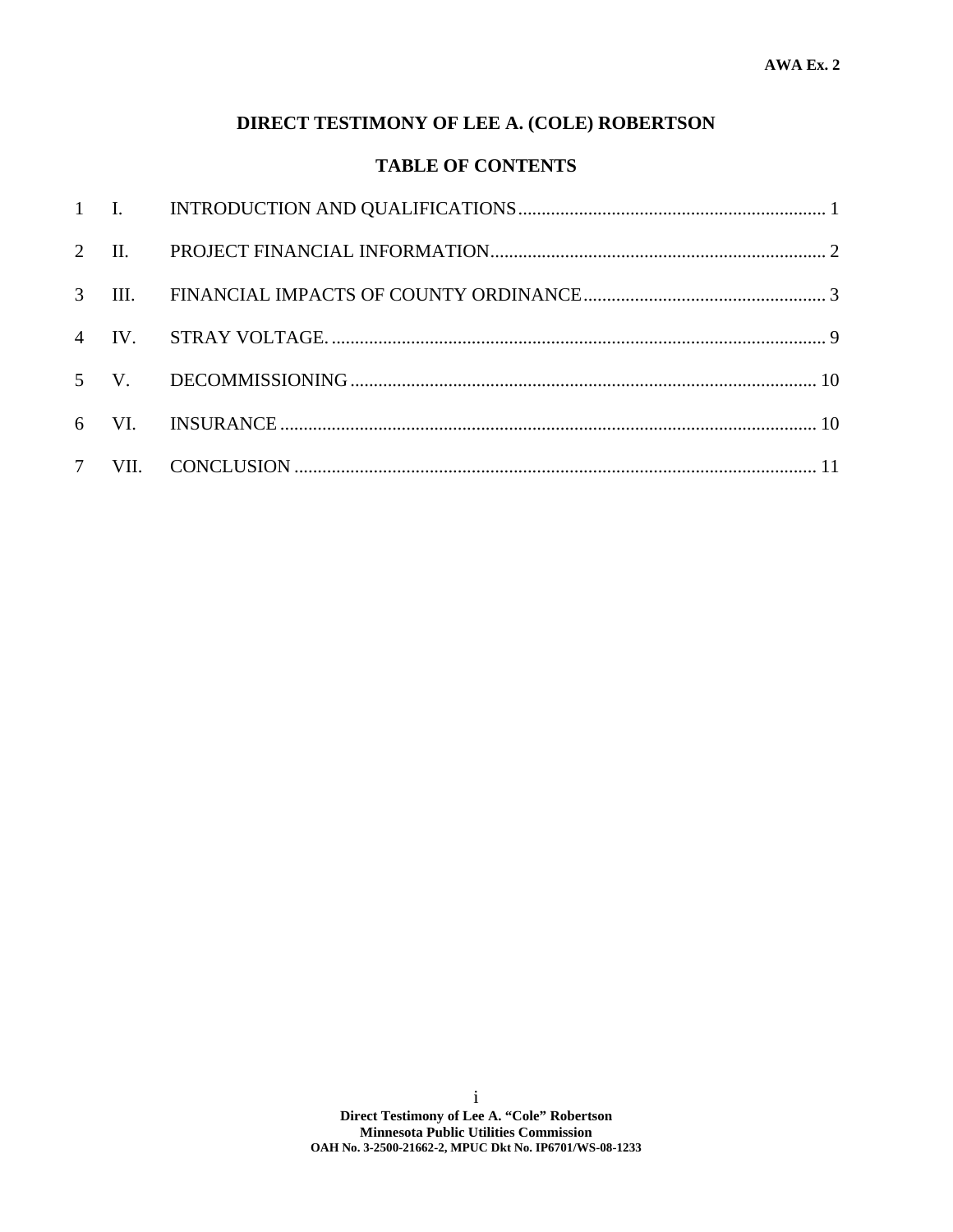|   | <b>BEFORE THE MINNESOTA PUBLIC UTILITIES COMMISSION</b> |
|---|---------------------------------------------------------|
| 2 | DIRECT TESTIMONY OF LEE A. (COLE) ROBERTSON             |
|   | 3 I. INTRODUCTION AND QUALIFICATIONS                    |
|   | 4 Q: Please state your name and business address.       |

5 A: Lee Allison "Cole" Robertson; 8117 Preston Rd., Suite 260, Dallas, TX 75225. I am 6 testifying on behalf of AWA, Goodhue, LLC.

## 7 **Q: By whom are you employed and what is your position?**

8 A: I am employed by BP Capital, L.P. (BP Cap), an investment holding company owned 9 100% by Thomas Boone Pickens, Jr. I manage the activities of Mesa Power Group, LLC, (Mesa 10 Power) a renewable energy development and ownership company, of which Mr. Pickens also 11 owns.

#### 12 **Q: Please summarize your educational background and professional experience.**

13 A: I hold a Bachelor of Business Administration in Accounting along with a Master of 14 Science in Finance, both from Texas A&M University – College Station. I have been with BP 15 Cap/Mesa Power for 2½ years in various financial and management roles. Prior to joining BP 16 Cap/Mesa Power, I was employed by Ernst & Young, LLP in Dallas, Texas working in their 17 Assurance and Advisory Business Services practice.

### 18 **Q: What is the purpose of your direct testimony?**

19 A: One of the key issues of the hearing is to determine the impacts to the project if the 20 Minnesota Public Utilities Commission (MPUC) were to apply Goodhue County's more 21 stringent wind regulation standards against our project. I describe the financial impacts to AWA 22 Goodhue and the project if the MPUC applied the County's wind standards, particularly the 10 23 rotor diameter setback from non-participating dwellings. I will also briefly discuss three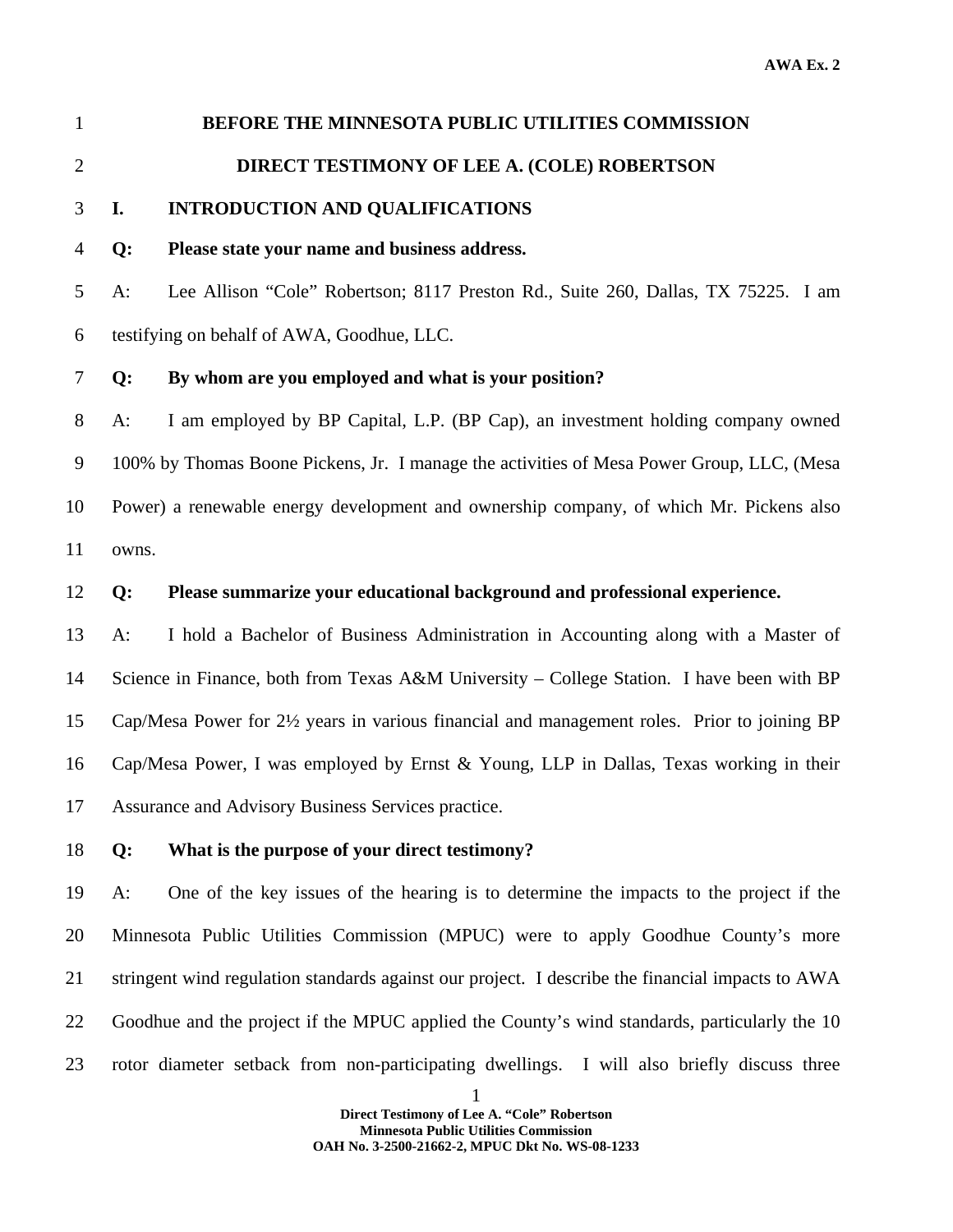1 particular provisions of the County ordinance: stray voltage, discontinuance/decommissioning 2 and insurance.

3 **II. PROJECT FINANCIAL INFORMATION** 

4 **Q: When did you come into the project?** 

5 A: National Wind, LLC, a Minnesota wind development company, originally organized and 6 developed the project. We purchased the project's development assets from National Wind, 7 LLC in December of 2009.

8 **Q: How much has AWA Goodhue invested in the project to date?** 

9 A: To date, AWA Goodhue has invested in excess of \$7,500,000, which includes our project 10 acquisition and development costs.

# 11 **Q: If you are able to obtain a site permit with reasonable conditions, how do you intend**  12 **to finance construction of the project?**

13 A: We intend to finance this project through a combination of common equity, equity capital 14 from tax sensitive investors that would look to take advantage of the federal Investment Tax 15 Credit (in the form of a 30% cash grant), depreciation credits, or other available tax credits and 16 commercial bank financing, including likely a construction loan converted into a long-term loan 17 covering the operational period of the project.

- 18 **Q: What is the estimated cost of the project?**
- 19 A: As currently proposed, we estimate the overall capital cost of the project at approximately 20 \$179 million.

21 **Q: In his direct testimony, Mr. Ward mentions that the project has two separate, 39**  22 **MW power purchase agreements with Xcel Energy. Can you describe the financial aspects**  23 **of the PPAs?**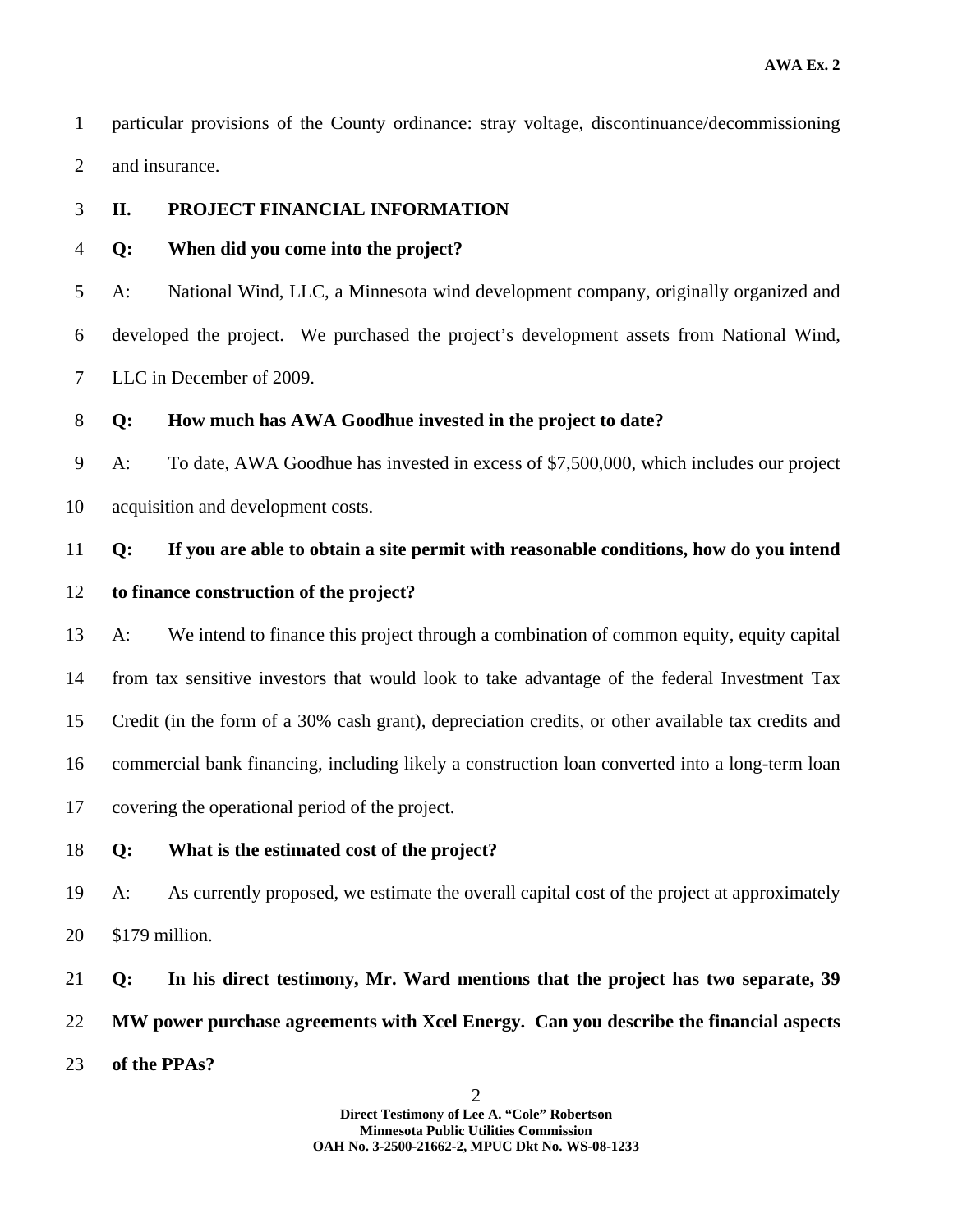1 A: The exact pricing terms of the PPAs are confidential. Overall, however, based on our 2 projections for how much energy production we expect to get from our proposed 50 turbine 3 layout, we expect to receive approximately \$17 million annually in revenues from the project. 4 The PPAs represent all of the project revenues we expect over the 20-year term of the PPAs.

5 **Q: What do the PPAs say about when the project has to be commercially operable?** 

6 A: The PPAs require that the project be in service and operating on a commercial basis no 7 later than December 31, 2011.

### 8 **III. FINANCIAL IMPACTS OF COUNTY ORDINANCE**

9 **Q: How would application of the County's ordinance financially affect the project?** 

10 A: As described in the testimony of Mr. Charles Burdick, the County's property line, 11 neighboring dwelling, and wetland setbacks make it physically impossible to site the project. If 12 the MPUC applies the 10 RD standard, for instance, there is no practical way we could comply, 13 and it will effectively kill the project. We would lose all of the money we have invested in the 14 project to date, and any possibility of profit on that investment.

15 **Q: Why would application of the 10 RD setback destroy the project? Can't you just**  16 **take alternative measures such as acquiring more land, putting the turbines in different**  17 **locations, etc.?** 

18 A: Our developer, Charles Burdick, will discuss in more detail the practical and physical 19 limitations that prevent us from being able to simply acquire more land, relocate any of our 20 proposed 50 turbines under a 10 RD setback standard, or take other measures to comply.

21 Even we assumed that the project could acquire enough land, either within the project 22 footprint, anywhere in the County, or anywhere in Minnesota for that matter, a 10 RD setback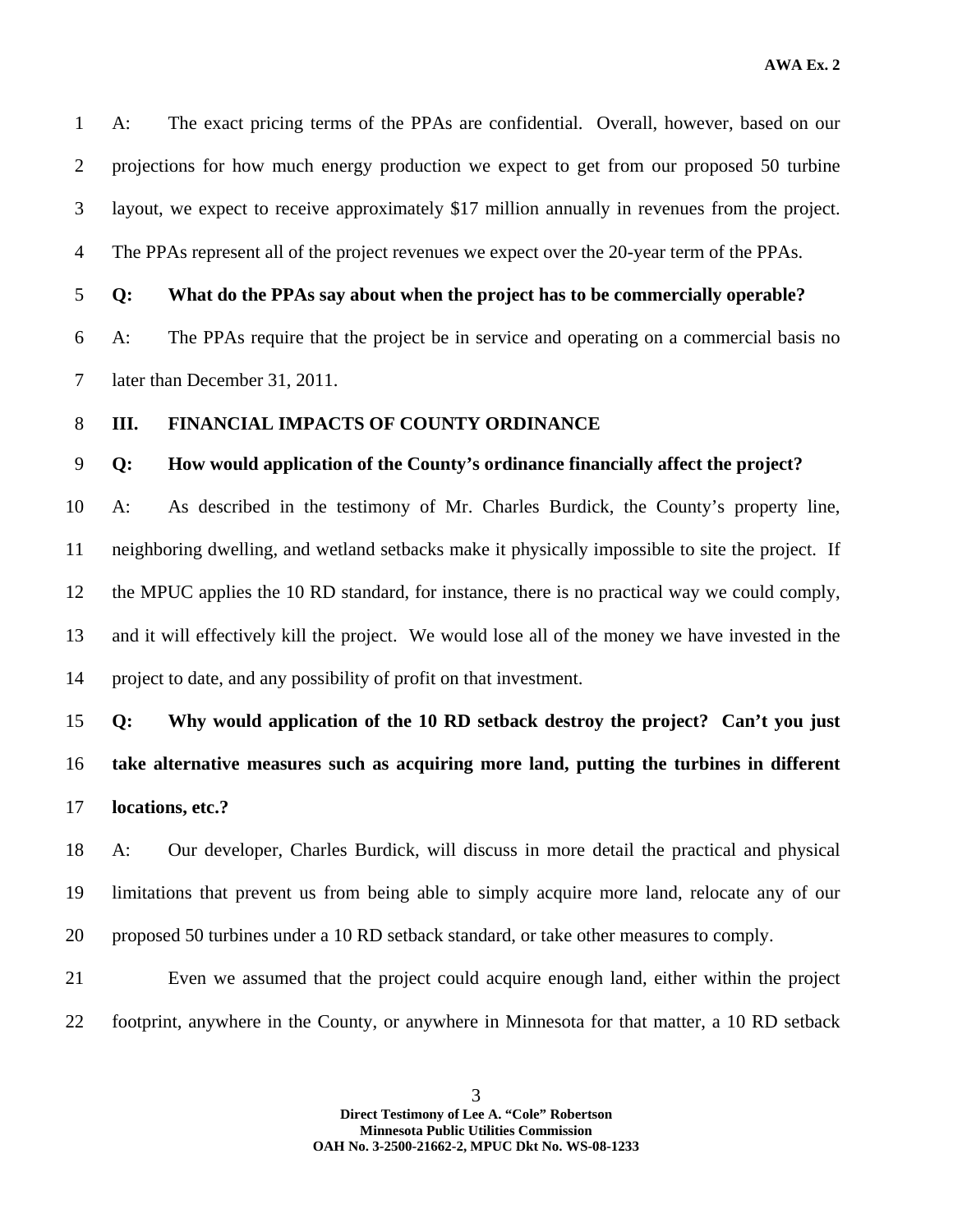1 standard effectively spreads out the project so substantially that it quickly becomes cost 2 prohibitive.

#### 3 **Q: What do you mean?**

4 A: We performed an analysis to show that even if we could obtain enough property to build 5 a project that could accommodate a 10 RD setback, the additional cost to the project in property 6 acquisition (leases, easements, etc.), development costs, construction costs and the loss of wind 7 resource, would add an additional \$10/MWhr - \$20/MWhr to our contracted PPA rate with Xcel. 8 Needless to say, adding that kind of costs to this project (or any energy facility) would make it 9 very expensive and substantially above market. In reality, what it means is that if a project had 10 to accommodate a 10 RD setback, it would have to bid a PPA rate so high that Xcel Energy (or 11 any utility) would not acquire the energy from such a project in the first instance.

# 12 **Q: Are there other financial impacts that may be more subtle but nonetheless**  13 **substantial?**

14 A: Absolutely. We have worked to develop and site this project based on best industry 15 practice, the MPUC's existing siting standards, and other applicable legal requirements. If, for 16 instance, application of the County's property line or other rights-of-way standards required us to 17 move turbines to different sites within our footprint, we would incur a number of additional costs 18 to do so. For example, the increased costs would include re-worked permitting, engineering, 19 survey work, wetland delineation, and soil borings. It is also likely the new location would have 20 a lesser wind resource and therefore decrease energy production, or a combination of factors. 21 Finally, spreading out the turbines would require increased land impacts, additional access roads, 22 collection lines and other infrastructure.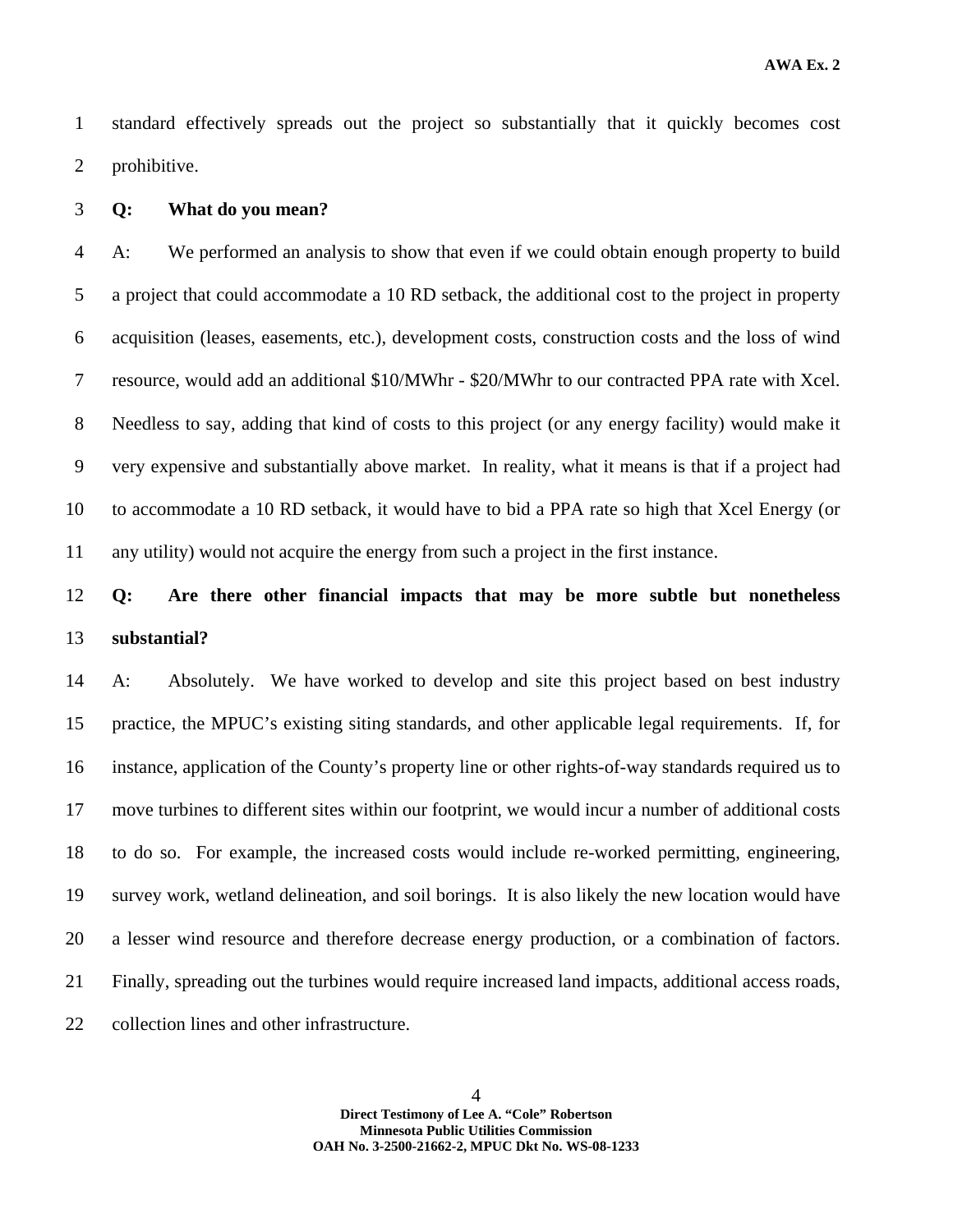1 The point here is that while in theory one might try to site a project to accommodate a 10 2 RD setback standard, the financial reality is that the project would be so expensive that it would 3 be uneconomic to do so, and the utility would find other, more competitive resources.

**Q: Part of the problem is that with the longer rotors needed for a 1.5 MW or 1.6 MW turbines, a 10 RD setback standard results in a very long setback – 2,707 feet – and thus makes it difficult or impossible to find additional land. What if you went to smaller turbines and shorter rotors?** 

8 A: Following the MPUC's decision to send the matter to the OAH, we investigated the 9 possibility of a smaller project using smaller turbines/rotors at the same fifty turbine locations we 10 have planned for our 78 MW project.

11 **Q: What did your review show?** 

12 A: We looked at a number of different scenarios, using a number of different types and 13 turbine sizes, including models from established turbine manufacturers such as Gamesa, Vestas, 14 Enercon, Fuhrlander, and others.

15 As we pointed out to the MPUC in October, there are only a handful of sites where we 16 could actually physically accommodate a 10 RD setback using our proposed 1.5 MW or 1.6 MW 17 GE turbines. This means that if the MPUC applied the 10 RD setback standard and we were 18 unable to employ smaller turbines/rotors, we would be left with roughly a 10 MW project. 19 Because we have two 39 MW PPAs with Xcel Energy (collectively 78 MW), that obviously 20 wouldn't work.

21 But because we were very concerned about what the MPUC's decision meant for the 22 project, we wanted to see if could salvage any part of it. As a result, we looked look at whether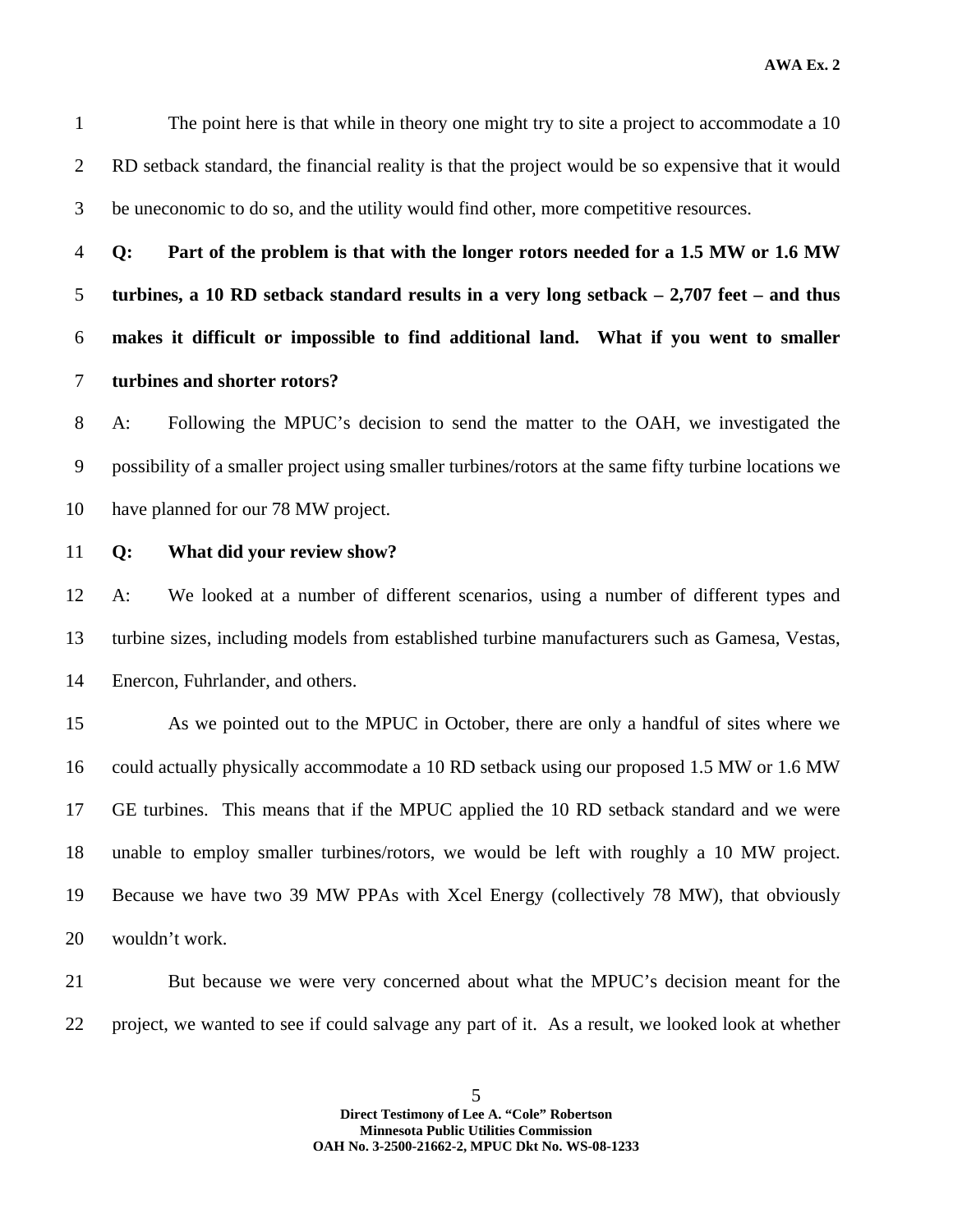1 we could build at least one 39 MW project using smaller turbines/rotors. That is, if we could 2 save one of the PPAs by using smaller turbines/rotors, that would be better than no project at all.

3 Our review actually showed that it would be physically possible under some scenarios to 4 build a 39 MW project by using smaller turbines/rotors. For instance, we found out that if we 5 could site up to seven existing GE turbines and supplemented them with thirty 850 kilowatt (0.85 6 MW) turbines from another manufacturer, which have rotor diameters of 171 feet (52m), we 7 could theoretically build an approximately 36 MW project.

#### 8 **Q: So why not do this?**

9 A: Putting aside for the moment that pursuing a smaller project using smaller turbines 10 assumes right off the top that we would have to give up more than half our project with nothing 11 in return, the economic analysis we performed showed that in order for the smaller project to be 12 profitable under the existing PPAs – as we will not be entitled to renegotiate new PPA prices 13 with Xcel Energy – pricing for the smaller turbines would need to be in the \$600-\$700/kilowatt 14 range. The quotes we received from the turbine manufacturers for their smaller turbines/rotors, 15 however, were actually closer to \$1200/kw - \$1,300/kW, or more than twice the amount 16 necessary to make the project even theoretically doable.

# 17 **Q: Is there any reason to believe you weren't getting competitive quotes from the**  18 **manufacturers?**

19 A: The economy at large, as well as the wind industry, is slow. Turbine pricing right now is 20 as low as it's been in many years. Turbine manufacturers have every incentive to be competitive 21 with their quotes, as they are very anxious to move product.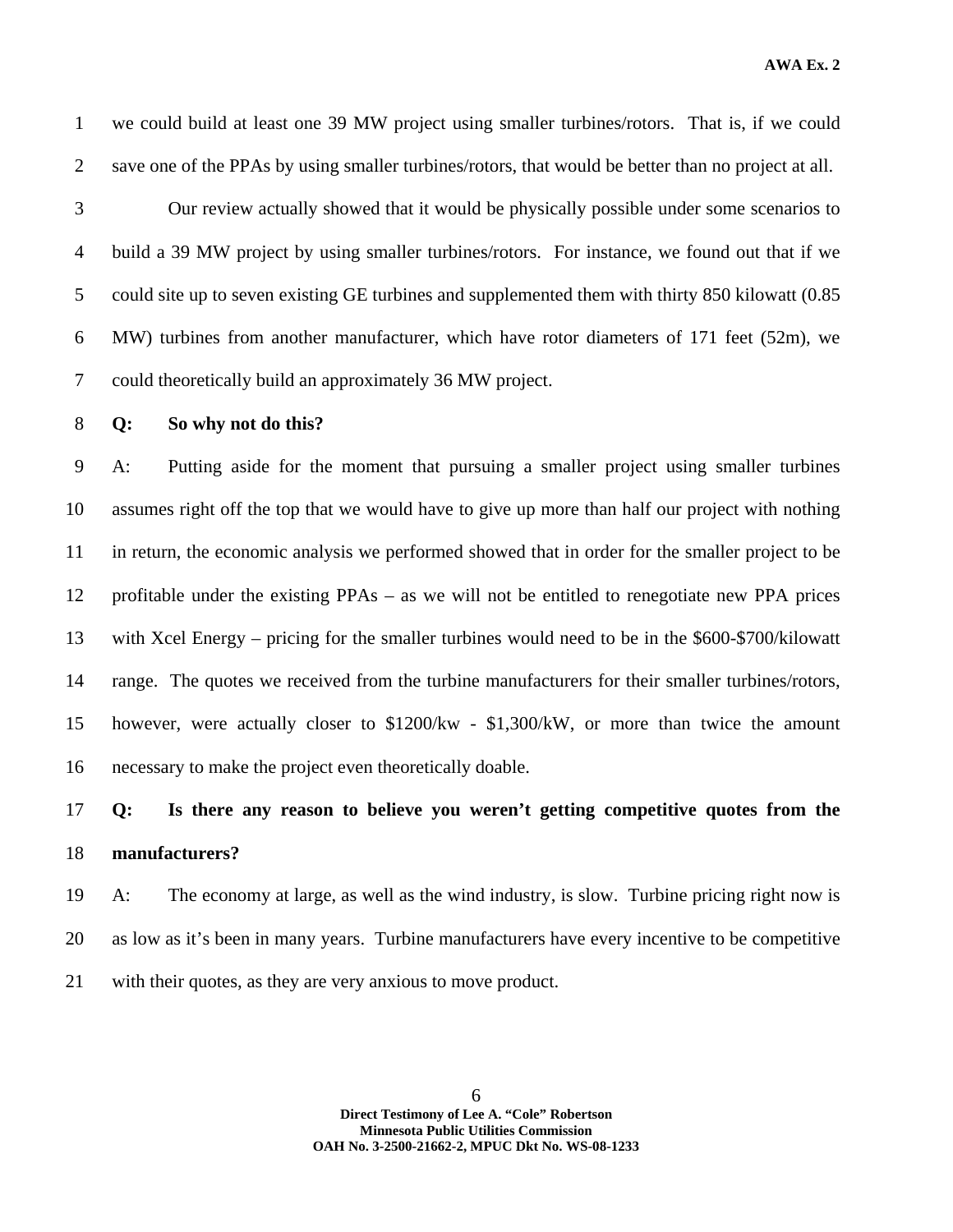1 **Q: Why did you only look at using the existing turbine locations for the smaller**  2 **turbines? Isn't it possible that you could fit more of the smaller turbines with the smaller**  3 **rotors if you re-arranged the turbine locations?** 

4 A: We did not undertake any analysis using different turbine locations for a number of good 5 reasons. First, if we proposed moving turbine locations at this point, that would likely require 6 opening up the permitting activity again, which would likely cause even more delay, delay which 7 we obviously cannot afford at this time because of the deadlines in our PPAs. Second, based on 8 discussions with our experts, there are no better locations for wind production for smaller 9 turbines than the locations we have selected for the GE turbines. Thus, at this point, we were 10 confident that the locations we have now for the GE turbines would provide us with sufficient 11 information to make an assessment of the viability of a smaller project using smaller turbines. 12 As discussed, above, that turned out to be true.

**Q: At one point, the project had claimed that delay caused by this proceeding had cost the project a considerable amount of money because it was unable to take advantage of the U.S. Treasury section 1603, 30% cash grant program. At the end of December 2010, Congress extended the program through 2011. Is it fair to say that the project hasn't been harmed by the delay caused by this contested case?** 

18 A: No. First, if we are able to obtain the benefits of the federal 1603 incentive, we will have 19 already lost the time value of money by receiving the grant a year later than originally planned. 20 We have calculated that as over \$7,000,000 of lost benefit to the project.

21 Second, the delay has significant financial impact on the owners by not receiving cash 22 flow off the project until a year later. That loss is approximately \$212,000.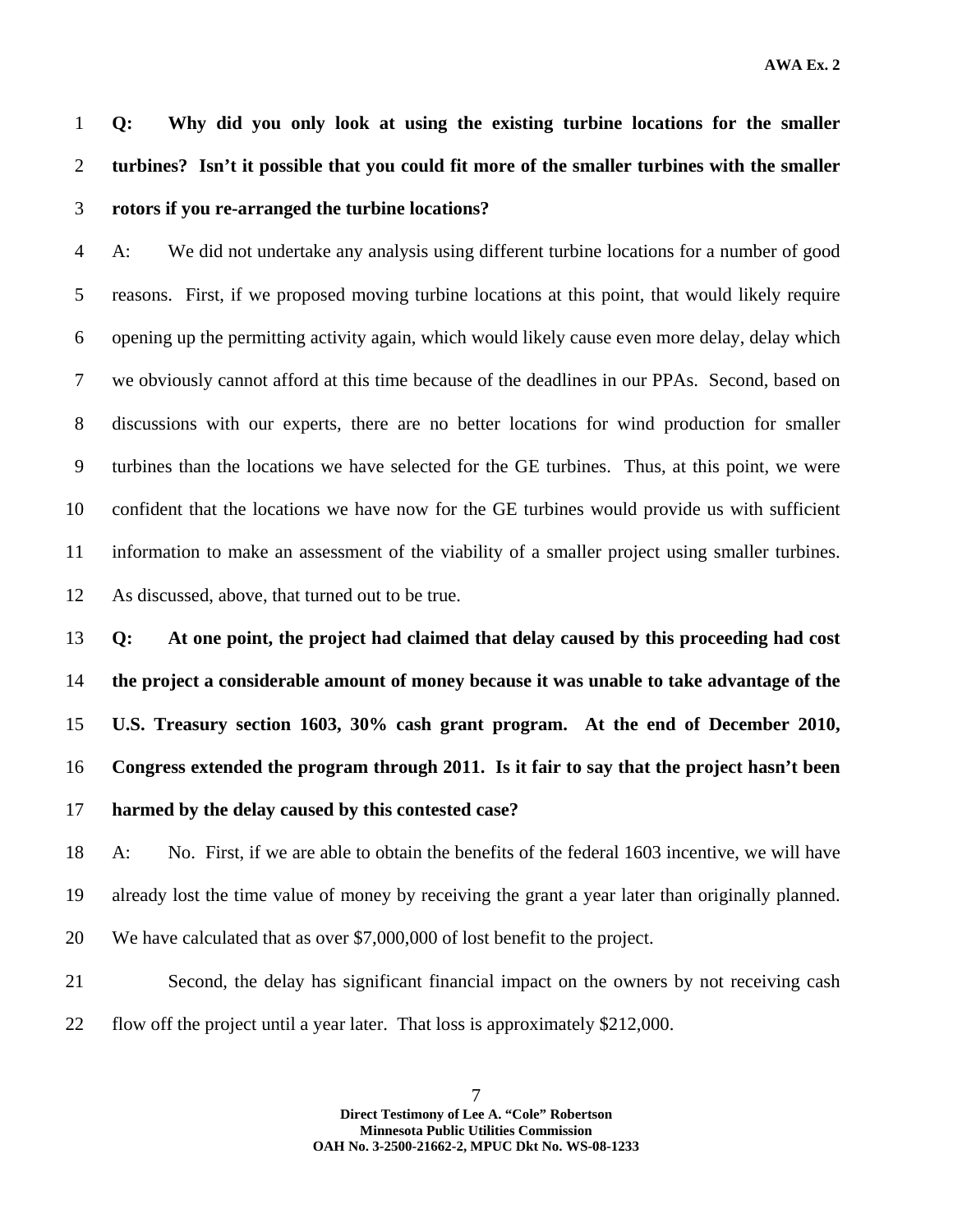1 Finally, the most significant harm the contested case has had on the project is the cost of 2 delays associated with the Interconnection Agreements and the anticipated costs of liquidated 3 damages we may incur as a result of being unable to meet commercial operation dates in the 4 PPAs. The project expects to spend close to \$5 million in fees in order to keep the project alive 5 through the contested case. This amount includes development and consultant costs, 6 interconnection costs, landowner payments, preconstruction costs and legal fees.

#### 7 **Q: Wouldn't you need to spend these sums anyway?**

8 A: We are required to spend millions of dollars in transmission interconnection costs that 9 will be required if the project goes forward. The difference here is that we are now having to 10 spend these sums without knowing whether we will have a project at the end of the day. Many 11 of our costs, including legal and development costs, are directly attributable to the delay.

12 **Q: What happens in the event that the project fails to meet the deadlines in the PPAs?** 

13 A: If we miss our commercial in-service dates, the PPAs provide first for penalties in the 14 form of liquidated damages and second for possible termination of the contract.

15 If the project fails to achieve commercial operation by December 31, 2011, which even 16 under the best circumstances is now questionable, the project stands to lose millions of dollars in 17 liquidated damages.

18 Under any event, the project has to be operational no later than June 30, 2012, and if it 19 isn't, Xcel Energy has the right to terminate the agreement, regardless of the amount of 20 liquidated damages that we will have paid.

### 21 **Q: Are there financial impacts in the event the MPUC applies the County's standards?**

22 A: If the MPUC applies the County's standards, there is no way for this project to move 23 forward. That will have consequences not only for AWA Goodhue, as discussed above, but will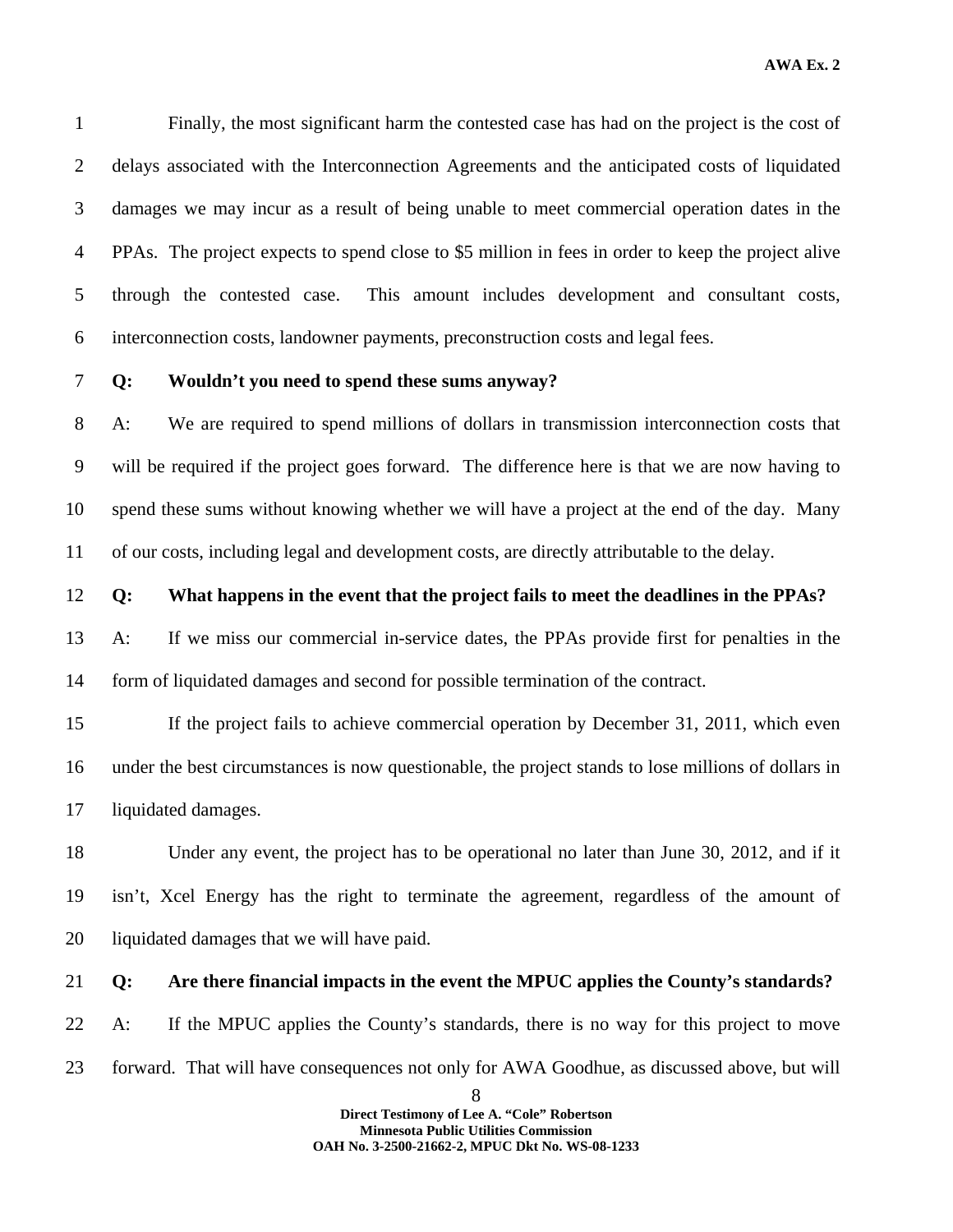1 also adversely impact our landowners and also the County's own anticipated revenues from the 2 project.

3 **Q: Please explain.** 

4 A: Under our easement, lease, and participation agreements, this project will pay out 5 approximately \$768,000 on an annual basis to our participating landowners and community 6 members. This escalates over time and represents approximately \$20,000,000 over the life of the 7 PPAs alone. If the MPUC applies the County's 10 RD setback, all of these payments will be 8 forfeited.

9 In addition, the project will pay the County more than \$302,000 annually in energy 10 production tax payments, or more than \$6,000,000 over the life of the PPAs. This, too, would be 11 lost.

12 **Q: This project qualifies as a CBED project. If the project doesn't go forward because**  13 **the Commission applies the County's 10 RD setback standard, are there financial**  14 **consequences to other Minnesota entities?** 

15 A: Yes. Our analysis shows that Minnesota individuals and/or entities stand to receive more 16 than \$161,000,000 in gross revenues over the life of the project, not including royalty payments 17 to landowners. Those revenues will also be forfeited if the MPUC applies the County's 10 RD 18 setback standard.

#### 19 **IV. STRAY VOLTAGE.**

#### 20 **Q: What about the stray voltage standard?**

21 A: As our expert Pete Malamen testifies, we do not believe that there is any reason for the 22 Commission to apply the County's stray voltage standard. However, if the Commission does 23 apply that standard, completing the two required pre-construction tests on the approximately 200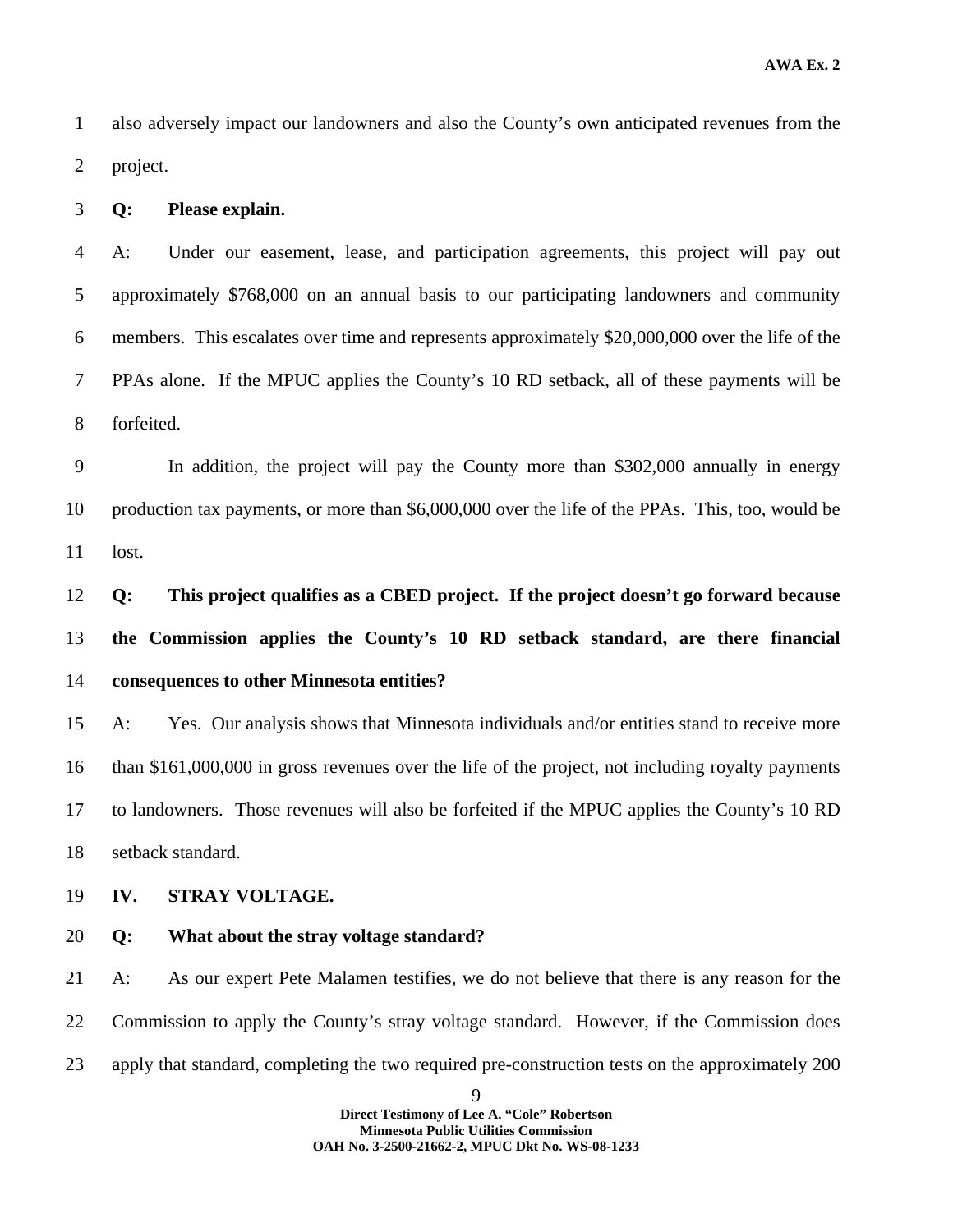1 feedlots could result in a delay of over 9 months. In addition, it would cost the project 2 approximately \$1.6 million.

3 **V. DECOMMISSIONING** 

**Q: Subdivision 12 B of the County ordinance requires that WECS have a decommissioning plan that addresses how the WECS will be decommissioned at the end of its serviceable life or if were to become a discontinued use. Subdivisions 12 C – E require a decommissioning fund be created with either a cash escrow or letter of credit in an amount equal to 125% of the expected decommissioning costs. Does AWA Goodhue have any problem with complying with this requirement?** 

10 A: Yes. AWA Goodhue proposes instead that the decommissioning cost estimate and 11 funding be made in year 15 of the project's life in order to ensure that the decommissioning fund 12 more accurately reflects actual costs at the end of the project's expected useful life (25-30 years).

# 13 **Q: Do you want the MPUC to apply the county's standard regarding**  14 **decommissioning?**

15 A: No we do not. We believe it is more reasonable and consistent with the MPUC's past 16 practice that it require the decommissioning requirement in the draft OES site permit – which 17 still requires AWA Goodhue to be responsible for decommissioning but allows AWA Goodhue 18 to propose how and when its financial obligations are funded. Funding decommission costs in 19 year 1 versus year 15 will cost the project an additional \$1.5 million and does not provide 20 substantive additional assurance that the funds are available and sufficient for their purpose.

21 **VI. INSURANCE** 

22 **Q: Section 3, subdivision 6 requires a Commercial WECS to show in advance of**  23 **construction that it has sufficient liability insurance to cover the lifespan of the project.**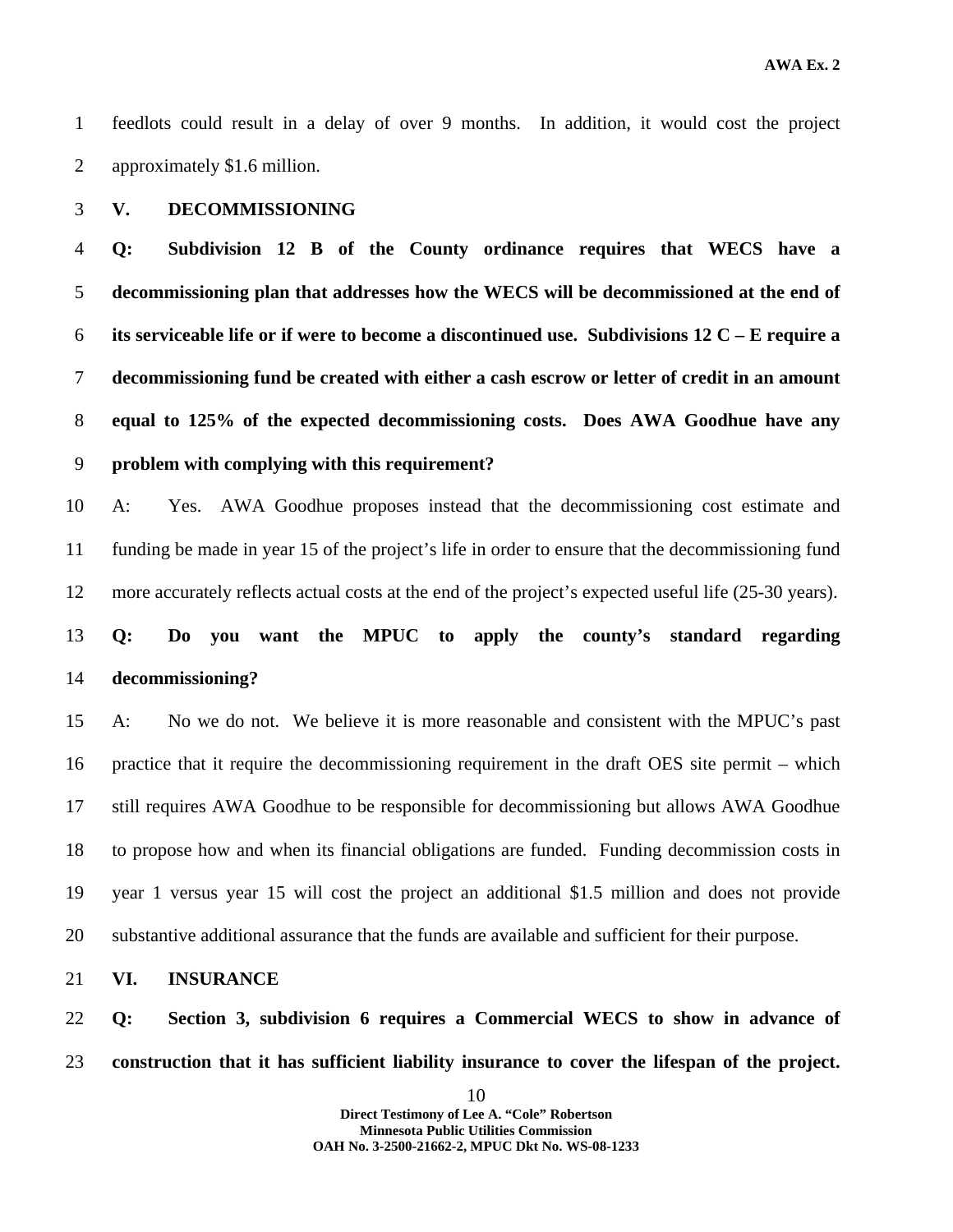# 1 **What can you tell the ALJ about where the project is at with respect to liability (and other)**  2 **insurance provisions?**

3 A: Both the PPAs and the Development Agreement that we negotiated with the County, 4 contain provisions that require that we obtain insurance for the project and set certain limits. We 5 will honor the commitments in those agreements, including insurance.

### 6 **Q: Will the AWA Goodhue applicant comply with the County's insurance standard?**

7 A: It would be commercially irresponsible for us to proceed with project construction 8 without that insurance coverage and we intend to have an adequate insurance plan in place prior 9 to construction and throughout the life of the project. We are happy to share our insurance terms 10 with the Commission, OES, and others, subject to reasonable protections for commercially 11 sensitive information.

#### 12 **VII. CONCLUSION**

#### 13 **Q: Are there any remarks you would like to make in conclusion?**

14 A: Yes, there are three points that I would like to make in conclusion to emphasize the 15 importance of allowing this project to move forward under the MPUC and Office of Energy 16 Security's current standards for wind energy projects in the State of Minnesota and not applying 17 Goodhue County's more stringent standards.

18 First, the 10 RD setback condition in the County's ordinance makes the project 19 economically unfeasible. The setback would add \$10 - \$20/MWh costs to the project at a time 20 when utility companies and the MPUC are trying to pull rates back due to current economic 21 conditions and fuel costs of traditional generation. It is our conclusion that if the 10 RD setback 22 were applied to ours and other projects, not only would it be physically infeasible, it would cause